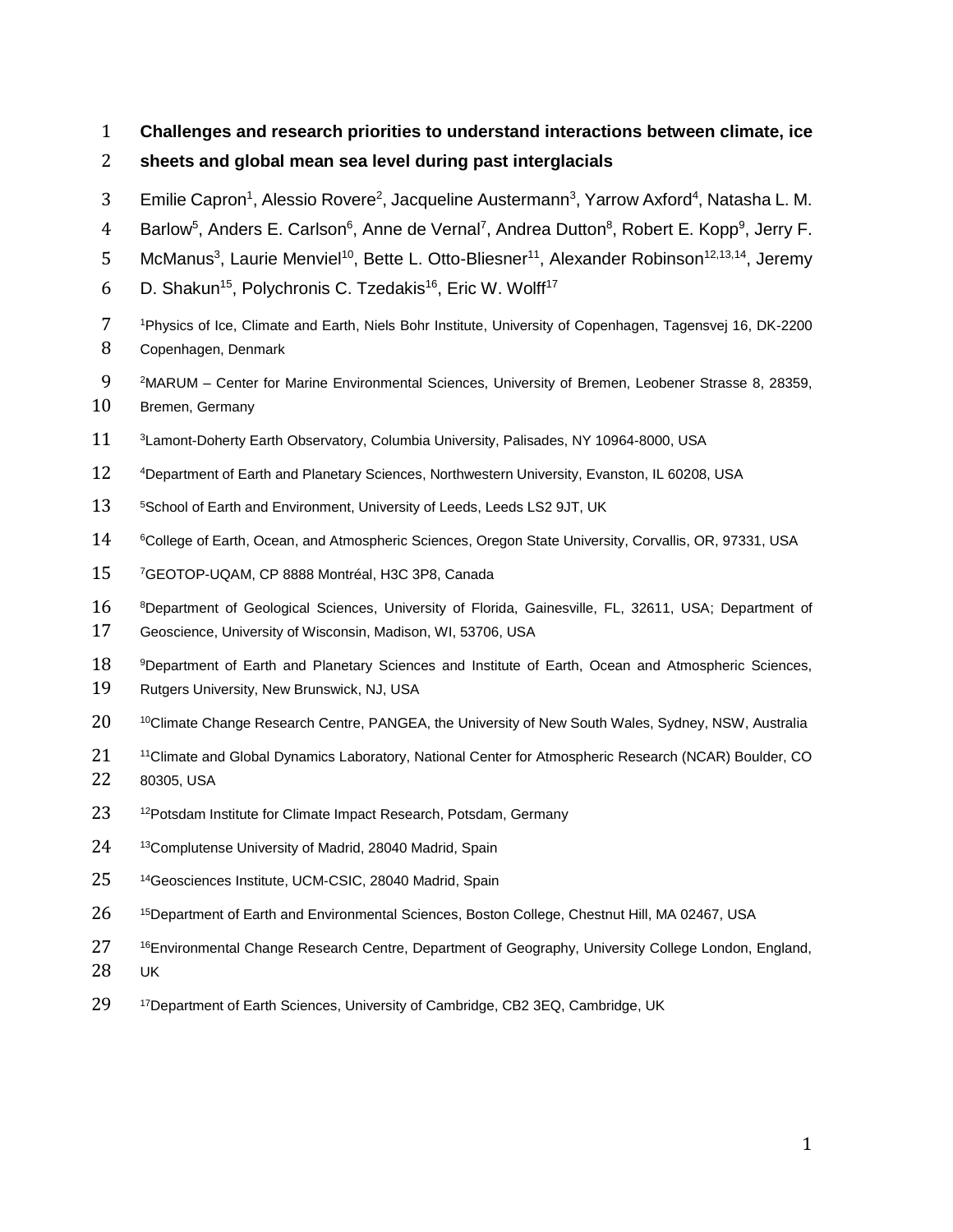**Abstract:** Quaternary interglacials provide key observations of the Earth system's responses to orbital and greenhouse gas forcing. They also inform on the capabilities of Earth system models, used for projecting the polar ice-sheet and sea-level responses to a regional warmth comparable to that expected by 2100 C.E. However, a number of uncertainties remain regarding the processes and feedbacks linking climate, ice-sheet and sea-level changes during past warm intervals. Here, we delineate the major research questions that need to be resolved and future research directions that should be taken by the paleoclimate, sea-level and ice-sheet research communities in order to increase confidence in the use of past interglacial climate, ice-sheet and sea-level reconstructions to constrain future predictions. These questions were formulated during a joint workshop held by the PAGES-INQUA PALSEA (PALeo constraints on SEA level rise) and the PAGES-PMIP [QUIGS](http://pastglobalchanges.org/ini/wg/quigs/intro) (QUaternary InterGlacialS) Working Groups in September 2018.

 **Key-words:** Interglacials; Paleoclimatology; Polar ice sheets; Sea-level changes; Natural archives; Earth System Modeling.

#### **Introduction**

 Human-induced global warming has large environmental and societal implications, including the potential for substantial and/or rapid polar ice-mass loss that leads to global sea-level rise. To evaluate the risk of major current and future environmental changes, it is essential to understand climate and cryosphere processes and feedbacks occurring during past periods that were warmer than the pre-industrial. About 50 warm intervals, referred to as interglacials, punctuated the Quaternary (0-2.6 Ma). Each lasted between ~10 to ~30 thousand of years (ka) with the distribution of Northern Hemisphere ice resembling the present, with minimal ice sheets outside of Greenland (PAGES working group on Past Interglacials, 2016). Over the past ~450 ka, ice core records show that interglacial Antarctic surface conditions were similar to, or even warmer than those of the pre-industrial (e.g. Jouzel et al., 2007; Figure 1). Past interglacials are not perfect analogues for future anthropogenic changes, as their warming was caused by different forcing mechanisms. Interglacial polar warming resulted from changes in astronomical forcing and an altered global heat distribution, while future warming is driven by anthropogenic greenhouse gas forcing. Nonetheless, interglacials provide an opportunity to utilize proxy data and Earth system models (ESM) to assess the effects of warmer-than- pre-industrial polar temperatures on critical parts of the Earth system, such as polar ice sheets and sea level.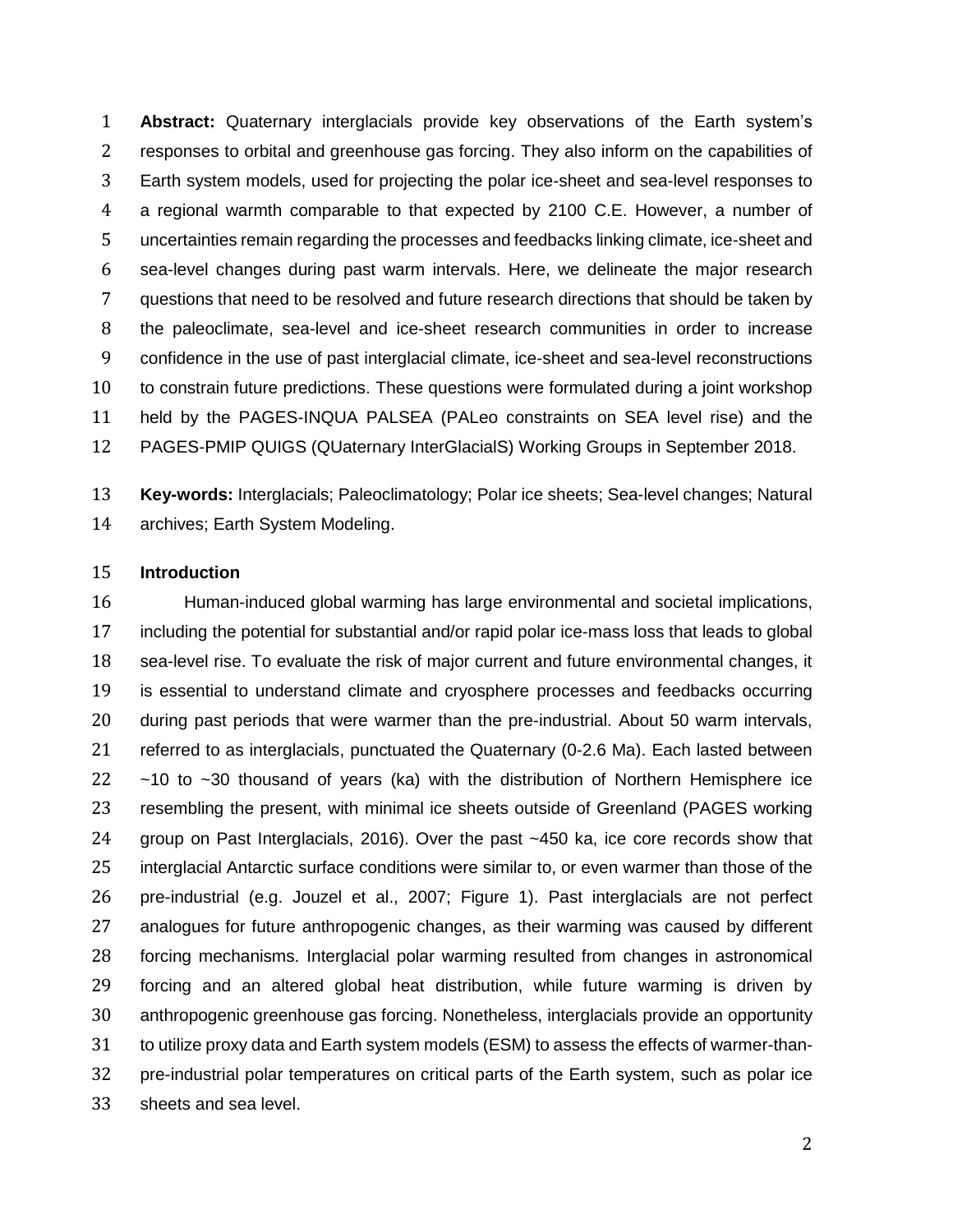1 In this context, the Last Interglacial (LIG, ~129-116 ka) has received particular 2 attention. Being the most recent interglacial prior to the Holocene, the LIG offers a great amount of data, and as the warmest interglacial of the last 800 ka at many locations (PAGES working group on Past Interglacials, 2016), it is especially informative despite some major uncertainties that still prevail. Recent studies estimated that LIG high-latitude surface ocean temperatures were warmer by at least 1°C and polar surface air temperatures by >3-11°C relative to pre-industrial temperatures, and that peak warmth did not occur synchronously across the globe (Capron et al., 2017 and references therein). Nevertheless, there are too few continental surface temperature reconstructions and no comprehensive global surface temperature estimate combining ice, marine, and terrestrial paleo-temperature reconstructions.

 While commonly reported figures suggest that the LIG was characterized by global mean sea level (GMSL) 6-9 m higher than today (Dutton et al., 2015; Figure 1), there is still considerable uncertainty attached to the amplitude and exact timing of this GMSL peak. LIG sea-level reconstructions from coastal archives are hampered by uncertainties in Glacial Isostatic Adjustment (GIA) related to Earth's internal viscoelastic structure and the size of ice sheets during the preceding glaciation, which both remain poorly 18 constrained. For instance, while benthic  $δ<sup>18</sup>O$  records suggest similar ice volumes between the last two glacial maxima though the spatial distribution of ice might have been different, a recent study proposes that the penultimate glacial maximum ice volume was 21 21±14m global sea-level equivalent smaller than during the most recent one (Rohling et al., 2017). Additionally, mantle dynamic topography may bias LIG sea level reconstructions, but it remains difficult to reliably quantify this effect (Austermann et al. 2017).

 There are also large uncertainties regarding the timing and extent of mass loss from the Greenland and Antarctic ice sheets and their respective contributions to the higher-27 than-present GMSL throughout the LIG. In particular, the sea-level community still debates the extent of variability in sea level within the LIG, with geomorphological studies inferring global mean sea level to be relatively stable (Barlow et al., 2018) versus models with large high-to-low swings (Kopp et al., 2009); and regional records do not agree on the number or the timing of sea level fluctuations (Vyverberg et al., 2018 and references therein).

 It would be valuable to assemble similar datasets for older interglacials to assess the relationship between polar climate and ice sheets/sea level, and thus evaluate how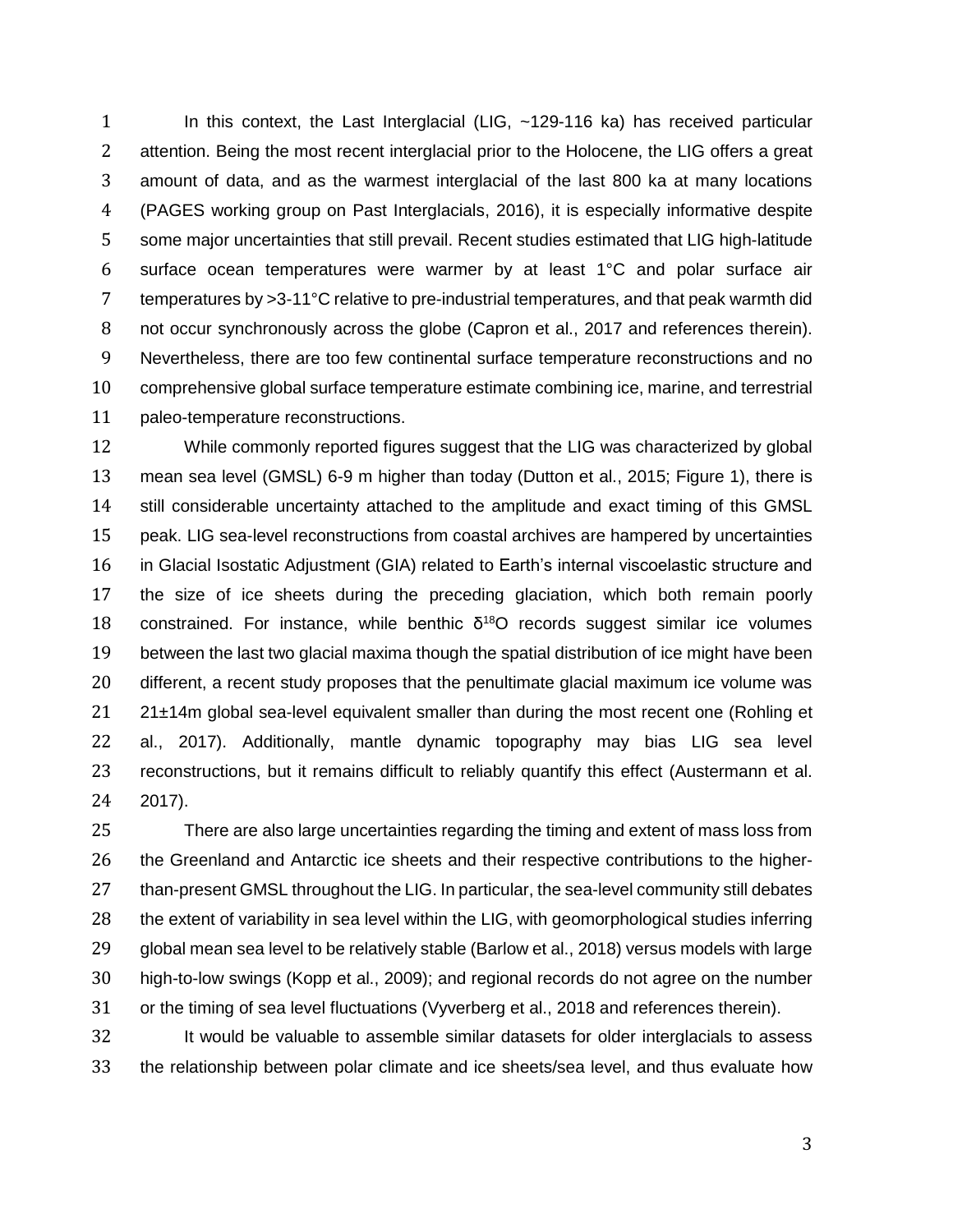consistent this relationship has been. However, for these intervals, both climate and sea-level data are more limited.

 In September 2018, the PAGES-INQUA PALSEA (PALeo constraints on SEA level rise) and the PAGES-PMIP [QUIGS](http://pastglobalchanges.org/ini/wg/quigs/intro) (QUaternary InterGlacialS) Working Groups held a joint workshop gathering key expertise from the sea-level, ice-sheet and climate paleocommunities, in order to formulate a series of priority research questions to motivate further research and cross-cutting initiatives. Here, we report those key questions that may provide future research foci for communities working on paleo climate, sea level and ice sheets.

## **Priority research questions**

 To use past interglacial climate, ice-sheet and sea-level records to support our predictions of future sea-level changes with greater confidence, eight research areas require further investigation:

 **1. Sea level and temperature**. How did interglacial sea-level highstands relate to regional (e.g., high latitudes, tropics) and global temperatures? This can be subdivided into the following questions:

17 • How did global and regional climates evolve during past interglacials?

18 • When and how high were sea level highstands during past interglacials?

 • How does the timing of peak temperature and sea level compare within an interglacial?

 **2. Variability in sea level and climate.** Were there centennial- to millennial-scale oscillations in GMSL or in climate during interglacials? This question is crucial for estimating the maximum rates of sea-level changes when the configuration of the ice sheets most closely resembled that of today (e.g., during the LIG and Marine Isotope Stage 11; Figure 1).

 **3. Contribution of ice sheets.** What determined the size of polar ice sheets in different interglacial climates? Furthermore, what were the relative contributions and when were peak contributions of the different ice sheets to GMSL rise during interglacials?

 **4. Ice-sheet resilience.** Can large polar ice sheets persist under a large multi-millennial- scale warming and how long must warmth persist to lead to their disappearance? For example, a decade ago the Greenland ice sheet was considered to be largely deglaciated during the LIG. However, more recent data and reconstructions suggest that this ice sheet 33 largely persisted through the LIG despite a regional warming of at least  $4^{\circ}$ C (e.g., Colville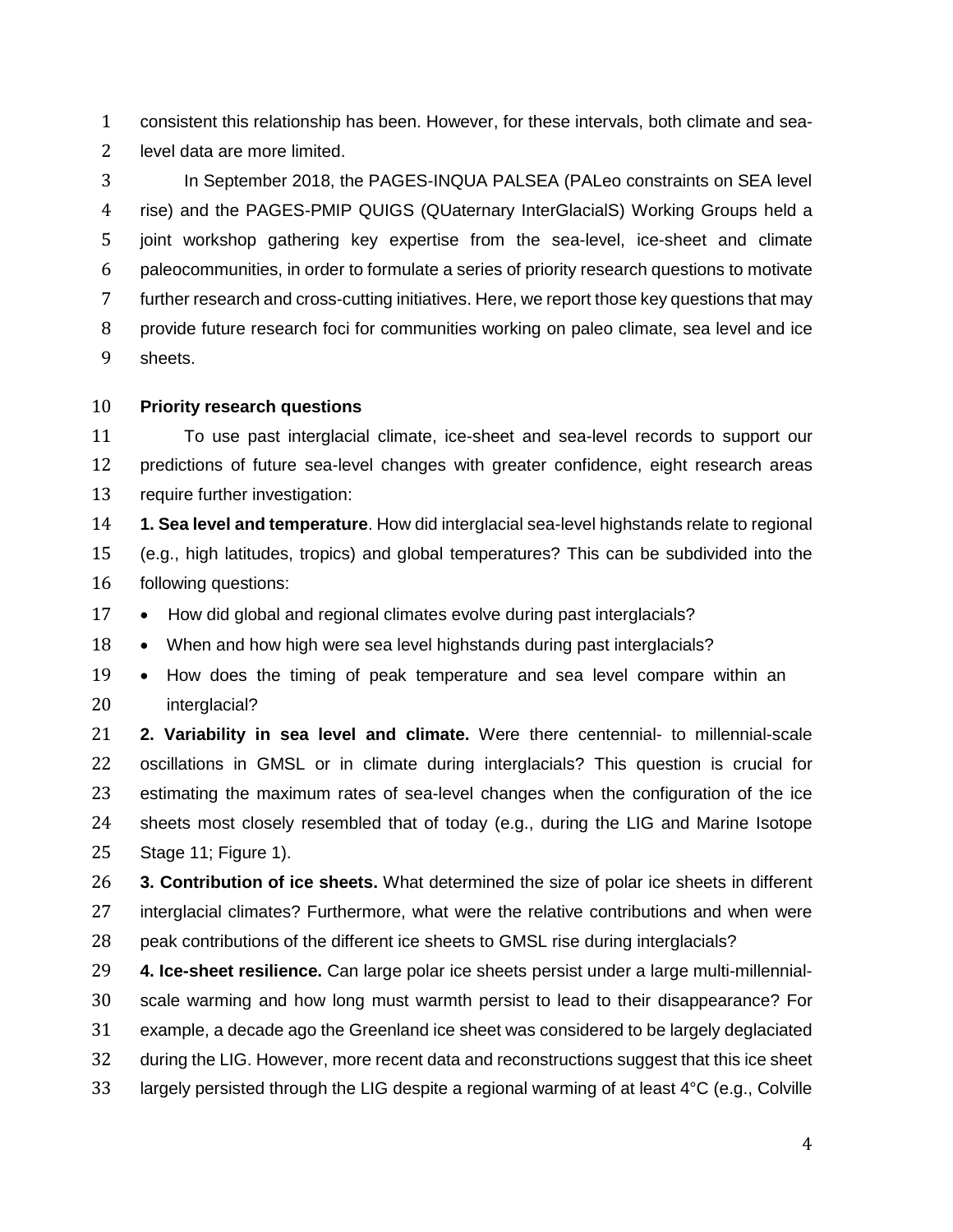et al., 2011; NEEM community members, 2013). Collectively, results from Greenland point to important unanswered questions for the LIG. Meanwhile, similar research on other ice sheets and during older interglacials is necessary too.

 **5. Glacial maxima.** What was the size and extent of each ice sheet during past glacial maxima? Was the partitioning of ice between ice sheets consistent between glacial periods? These are crucial boundary conditions needed to correct interglacial sea-level indicators for GIA effects.

 **6. Interglacial oceanic circulation.** How did oceanic circulation evolve during interglacials, and how did this affect polar climate and the Antarctic and Greenland ice sheets? Also, could significant freshwater contributions from a Southern Hemisphere source have impacted oceanic circulation and regional climate anomalies?

 **7. Holocene versus older interglacials.** How can we use the Holocene, for which paleodata are most abundant, to learn about older interglacials?

 **8. Interglacial relevance to the future.** Which ice-sheet processes relevant to future changes can be meaningfully constrained by interglacial reconstructions, and which are fundamentally different from processes in past interglacials?

 To provide answers to these research questions, several technical research issues should first be addressed. There is still a strong need for highly-resolved climate and sea- level records for the LIG, and even more so for prior interglacials. It is also necessary to improve absolute and relative chronologies for paleoclimatic and sea-level records, along with methodological developments to synchronize records from different types of archives and fully integrate tracers and age uncertainties. Uncertainties remain on the rate of sea- level rise prior to and during the LIG. Further, sea-level modeling requires a better understanding of Earth's internal viscoelastic structure and dynamics. Paleoclimate records provide insight into the spatio-temporal structure and amplitude of interglacial climate change to inform ESM simulations. However, a better assessment of the respective influence of the controlling factors and the seasonality of proxy records is required to improve the interpretation of temperature reconstructions. Plans should be implemented to fill geographical gaps, such as better spatial coverage of paleodata in the Southern and Pacific Oceans and on continents, especially in the high latitudes. There is an urgent need to find direct (near-field) evidence to detect and quantify ice-mass loss in Antarctica, which is crucial to constrain the degree to which it may have contributed to LIG, and other interglacial, GMSL. For Greenland, important inconsistencies exist between ice-sheet model results, climate proxy reconstructions and geological evidence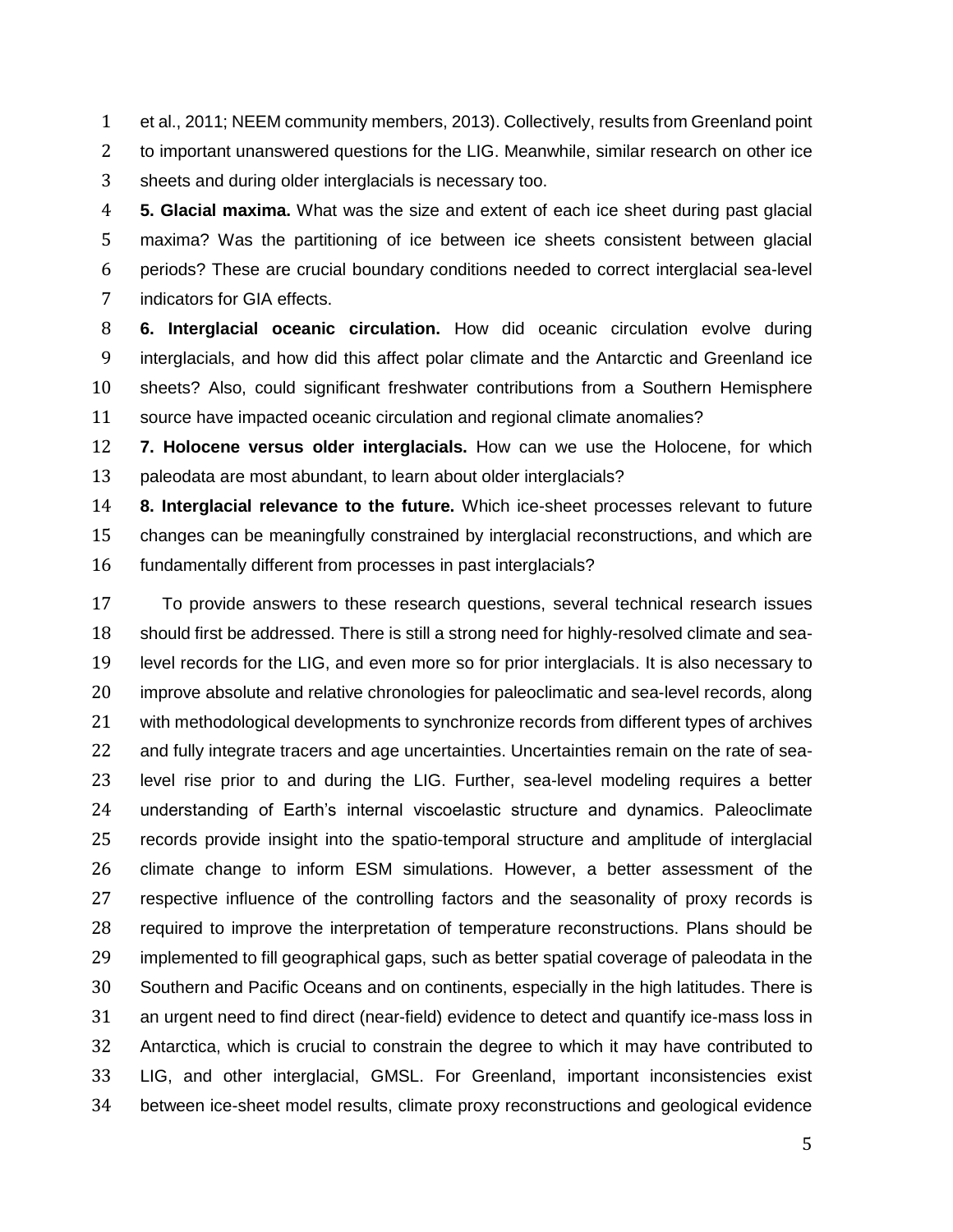for ice sheet size (Colville et al., 2011; NEEM community members, 2013; Yau et al., 2016). Uncertainties in Greenland leave it unclear how much contribution from Antarctica would be required to explain LIG far-field sea level estimates; and furthermore, maximum contributions from the ice sheets may have been out of phase with each other (Dutton et al., 2015). Finally, further coordinated ESM efforts should simulate the transient evolution of interglacials, and explicitly include climate proxies (e.g., oxygen and carbon isotopes), climate-ice-sheet interactions and dynamic vegetation. These modeling exercises should be extended beyond the LIG when comprehensive datasets become available, to provide improved quantitative understanding of warmth, sea level, ice sheets, and their interactions through multiple interglacials.

#### **Concluding remarks**

 Investigation of the community-identified research priorities described here will lead to an improved understanding of climate and ice-sheet (and subsequently sea-level) responses to astronomical and greenhouse gas forcing, and thereby the Earth system response to global surface conditions similar to or warmer than the pre-industrial climate. Improved data will be useful benchmarks to inform on model capabilities used for climate, ice-sheet and sea-level projections in capturing millennial-scale patterns and amplitudes of the responses in warm(er) worlds. Addressing these outstanding questions requires organized interdisciplinary collaborations between scientists working on climate, ice sheets, sea level and the solid Earth. Hence, cross-cutting activities such as the 2018 PALSEA-QUIGS workshop are necessary and should be repeated to facilitate knowledge exchange between the different disciplines.

 **Acknowledgments:** This paper is an outcome of the joint workshop organized by the PAGES-INQUA PALSEA (PALeo constraints on SEA level rise) and the PAGES-PMIP [QUIGS](http://pastglobalchanges.org/ini/wg/quigs/intro) (QUaternary InterGlacialS) Working Groups in Galloway NJ (USA), 27-30 26 September 2018. We are very grateful to all the participants for the stimulating discussions that contributed to this article. We also thank Past Global Changes (PAGES), the International Union for Quaternary Research (INQUA), the United States National Science Foundation (NSF) and Rutgers University, Institute of Earth, Ocean, and Atmospheric Sciences for their financial support. E.C. acknowledges financial support from the ChronoClimate project, funded by the Carlsberg Foundation.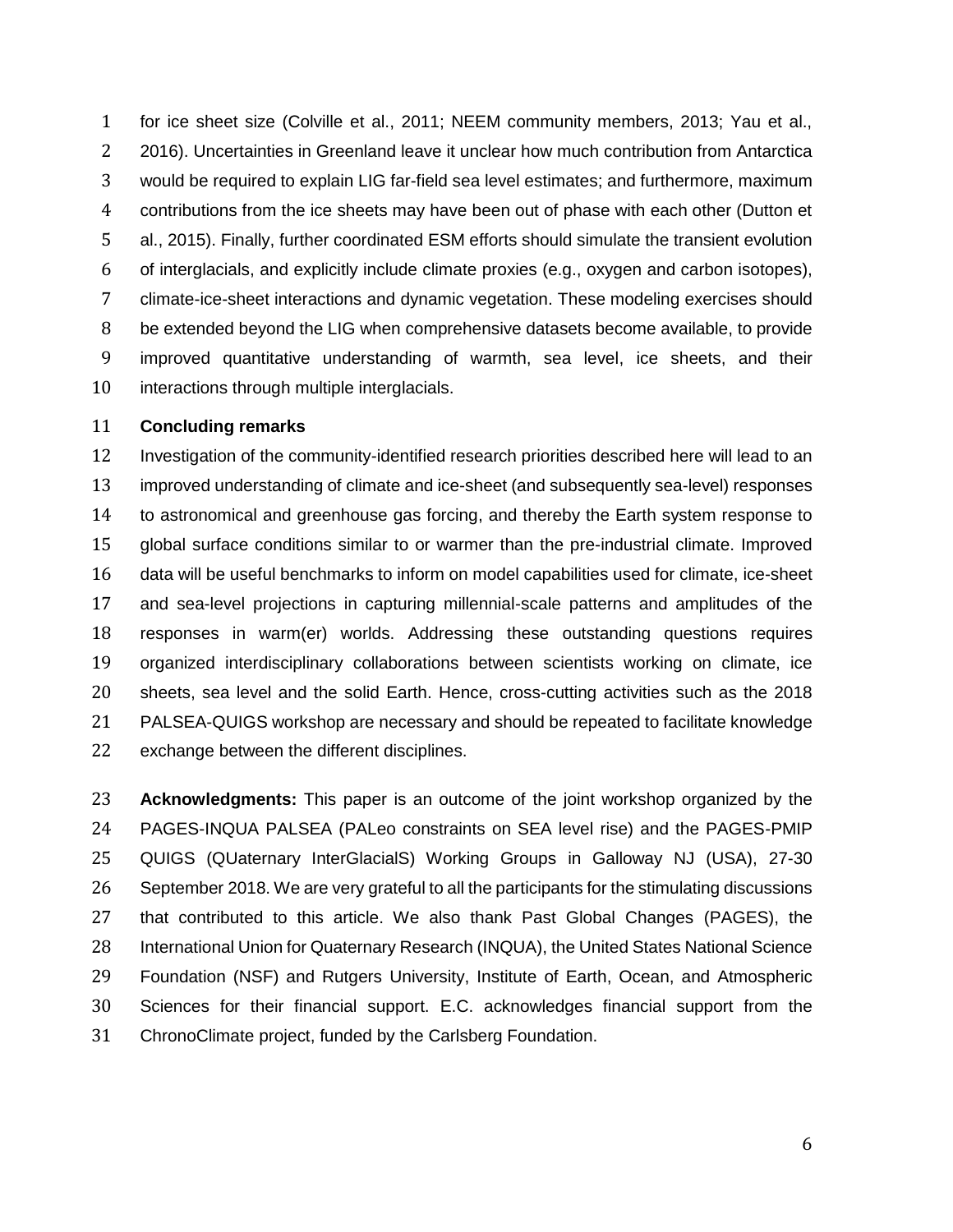## 1 **Figure 1. Key paleoclimatic records over the past 450 ka.**

2 (A) Northern Hemisphere 21 June insolation, grey. (B) Benthic foraminifera  $δ^{18}O$  composite, black (Lisiecki and Raymo, 2005), numbers designate the Marine Isotope Stages (MIS) corresponding to interglacial intervals. (C) Red Sea sea-level curve relative to present, green, and 95% probability interval, light grey (Grant et al. 2014). (D) Global mean sea level (GMSL) estimates relative to present for MIS 11 and the LIG (referred to MIS 5e), light grey shading indicates the uncertainty of GMSL maximum (Dutton et al., 8 2015). (E) Atmospheric CO<sub>2</sub> concentrations, red (Bereiter et al., 2015) and (F) Antarctic surface temperature relative to present, blue (Jouzel et al., 2007) from the EPICA Dome C ice core. The projected Antarctic warming by 2100 based on the Representative Concentration Pathways (RCP) 8.5 and RCP 2.6 scenarios is indicated with orange dashed lines.



13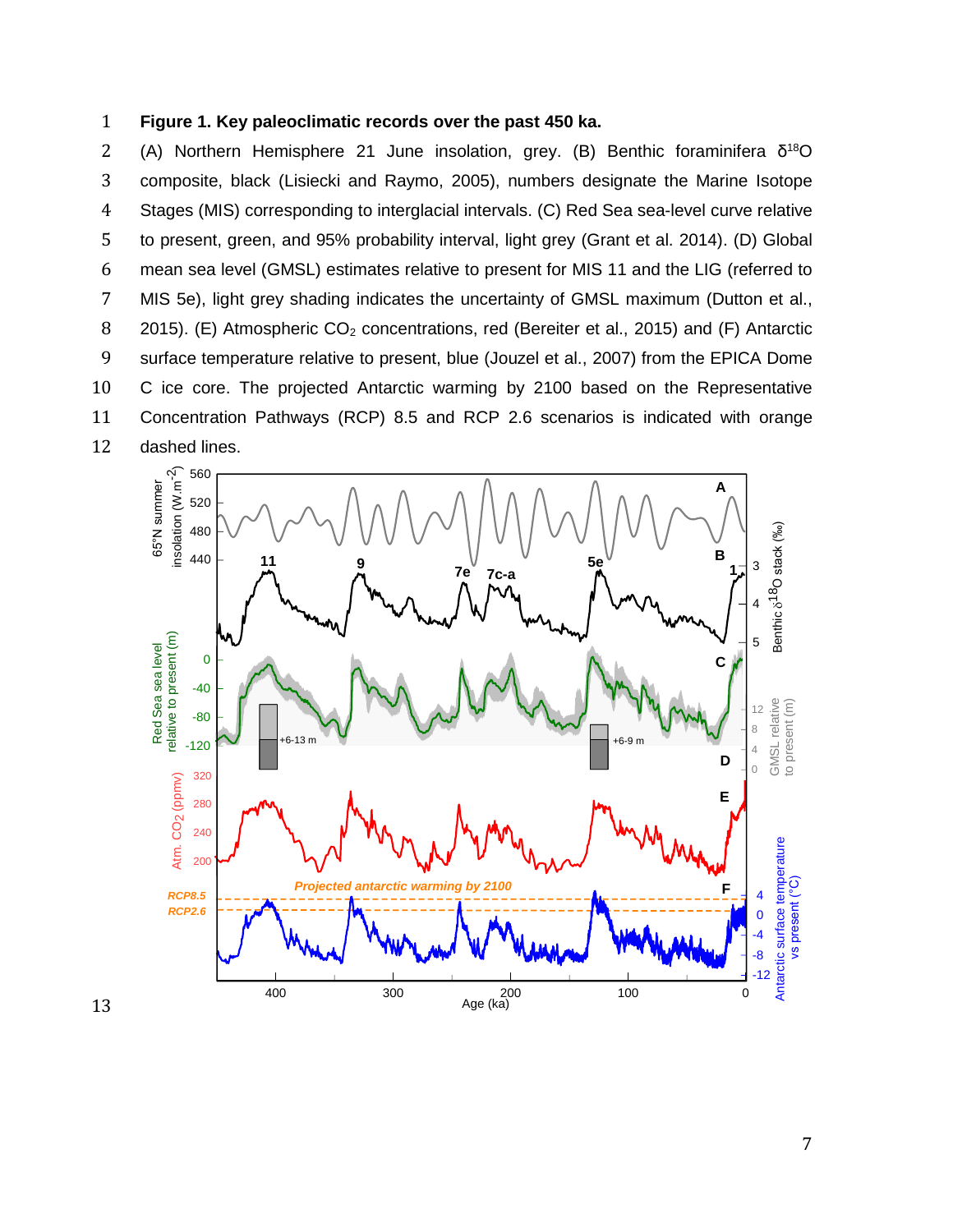# References

- Austermann, J., Mitrovica, J.X., Huybers, P., Rovere, A., 2017. Detection of a dynamic
- topography signal in last interglacial sea-level records. Science Advances 3, e1700457, doi: 10.1126/sciadv.1700457.
- Barlow, N. L. M., McClymont, E. L., Whitehouse, P. L., Stokes, C. R., Jamieson, S. S.
- R., Woodroffe, S. A., Bentley, M. J., Callard, S. L., Ó Cofaigh, C., Evans, D. J. A.,
- Horrocks, J. R., Lloyd, J. M., Long, A. J., Margold, M., Roberts, D. H., Sanchez-Montes
- M. L. (2018). Lack of evidence for a substantial sea-level fluctuation within the Last
- Interglacial. Nature Geoscience, 11(9), 627-634.
- Bereiter, B., S. Eggleston, J. Schmitt, C. Nehrbass-Ahles, T. F. Stocker, H. Fischer, S.
- 11 Kipfstuhl, and J. Chappellaz (2015), Revision of the EPICA Dome C  $CO<sub>2</sub>$  record from
- 800 to 600 kyr before present. Geophys. Res. Lett. 42, doi:10.1002/2014GL061957.
- Capron, E., Govin, A., Feng, R., Otto-Bliesner, B. and E. W. Wolff. Critical evaluation of
- 14 climate syntheses to benchmark CMIP6/PMIP4 127 ka Last Interglacial simulations in<br>15 the high-latitude regions. Quaternary Sci. Rev. 168, 137-150.
- the high-latitude regions. Quaternary Sci. Rev. 168, 137-150.
- Colville, E.J., Carlson, A.E., Beard, B.L., Hatfield, R.G., Stoner, J.S., Reyes, A.V.,
- Ullman, D.J., 2011. Sr-Nd-Pb isotopic evidence for ice-sheet presence on southern Greenland during the last interglacial. Science, 333, 620-623.
- Dutton, A., Carlson, A.E., Long, A.J., Milne, G.A., Clark, P.U., DeConto, R., Horton, B.P.,
- 20 Rahmstorf, S., Raymo, M.E., 2015. Sea-level rise due to polar ice-sheet mass loss<br>21 during past warm periods. Science 349 (6244), doi: 10.1126/science.aaa4019.
- during past warm periods. Science 349 (6244), doi: 10.1126/science.aaa4019.
- Grant, K. M., Rohling, E. J., Bronk Ramsey, C., Cheng, H., Edwards, R. L., Florindo, F.,
- 
- 23 Heslop, D., Marra, F., Roberts, A. P., Tamisiea, M. E., and F. Williams, 2014. Sea-level<br>24 variability over five glacial cycles. Nature Communications 5, doi: 10.1038/ncomms6076 variability over five glacial cycles. Nature Communications 5, doi: 10.1038/ncomms6076
- Jouzel, J., Masson-Delmotte, V., Cattani, O., Dreyfus, G., Falourd, S., Hoffmann, G.,
- Minster, B., Nouet, J., Barnola, J.-M., Fisher, H., Gallet, J.-C., Johnsen, S.,
- 27 Leuenberger, M., Loulergue, L., Luethi, D., Oerter, H., Parrenin, F., Raisbeck, G., 28 Ravnaud. D., Schilt. A., Schwander, J., Selmo, J., Souchez, R., Spahni, R., Stauff
- Raynaud, D., Schilt, A., Schwander, J., Selmo, J., Souchez, R., Spahni, R., Stauffer, B.,
- Steffensen, J.P., Stenni, B., Stocker, T.F., Tison, J.-L., Werner, M., Wolff, E.W., 2007.
- Orbital and millennial Antarctic climate variability over the past 800,000 years. Science
- 317, 793-796.
- Kopp, R.E., Simons, F.J., Mitrovica, J.X., Maloof, A.C. and Oppenheimer, M., 2009. Probabilistic assessment of sea level during the last interglacial stage. Nature 462: 863- 867, doi:10.1038/nature08686.
- Lisiecki, L.E., Raymo, M.E., 2005. A Pliocene-Pleistocene stack of 57 globally distributed
- 36 benthic  $\delta^{18}$ O records. Paleoceanography 20, http://dx.doi.org/.<br>37 10.1029/2004ba001071. PA1003.
- 10.1029/2004pa001071. PA1003.
- NEEM community members, 2013. Eemian interglacial reconstructed from a Greenland folded ice core. Nature 493, 489-493. [http://dx.doi.org/10.1038/.](http://dx.doi.org/10.1038/)
- Past Interglacials Working Group of PAGES, 2016. Interglacials of the last 800,000
- years. Rev. Geophys., [http://dx.doi.org/10.1002/2015RG000482.](http://dx.doi.org/10.1002/2015RG000482)
- Rohling, E.J., Hibbert, F. D., Williams, F. H., Grant, K. M., Foster, G. Hennekam, R., de Lange G. J., Roberts, A. P., Yu, J., Webster, M., and Yokoyama, Y., 2017. Differences